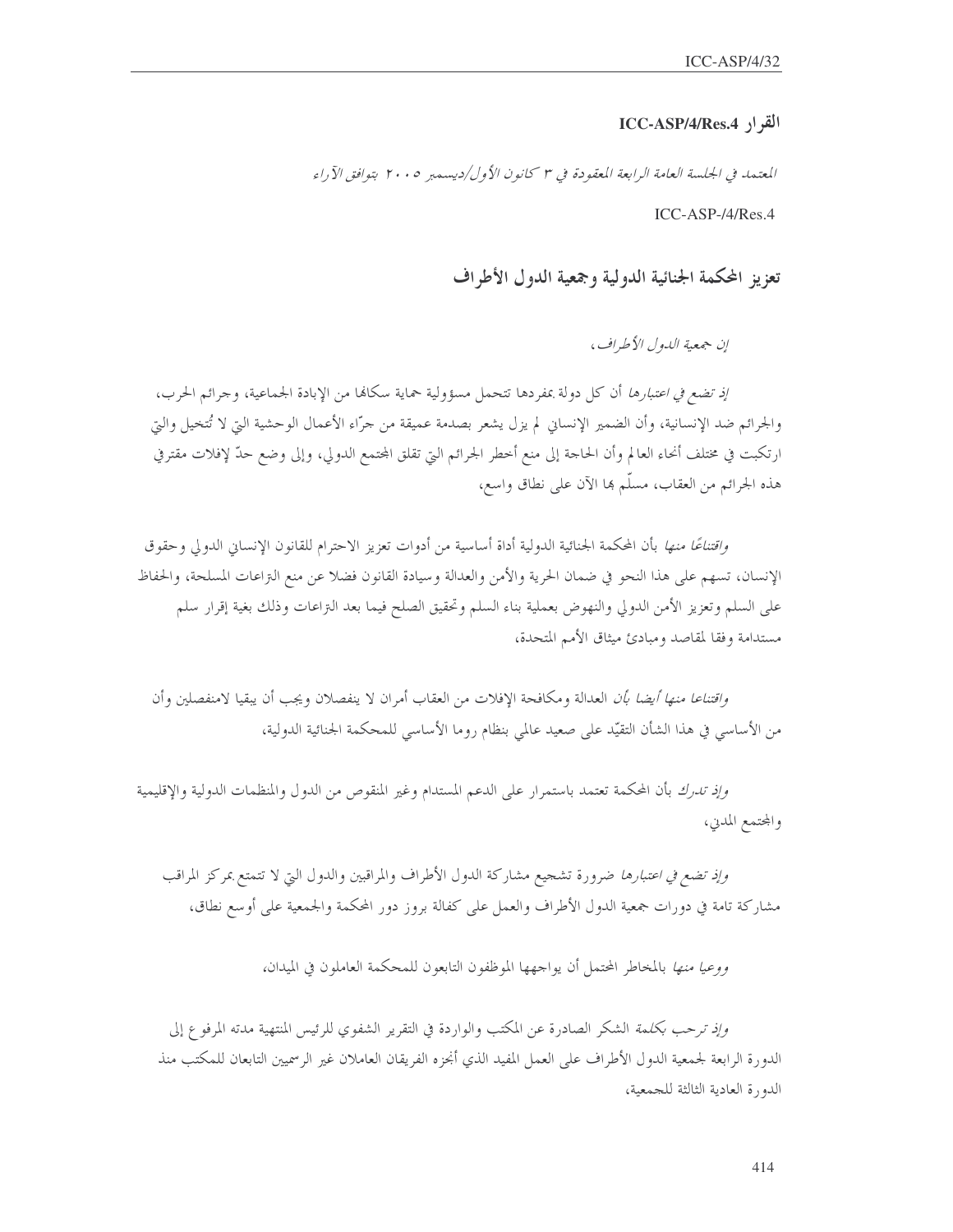*وإذ تحيط علما* بالبيانات المقدمة إلى جمعية الدول الأطراف من قبل كبار ممثلي المحكمة، بمن فيهم الرئيس والمدعى العام والمقرر، فضلاً عن رئيس مجلس إدارة الصندوق الاستئماني للضحايا ورئيس لجنة المالية والميزانية،

وإذ تحيط علما بتقرير المراجع الخارجي للحسابات بشأن البيانات المالية للمحكمة،

ورغبة *منها* في مساعدة المحكمة وأجهزها، خاصة من خلال الإشراف الإداري وسائر ضروب العمل المناسب، في مجال أدائها للمهام التي أسندت إليها،

ألف- نظام روما الأساسي للمحكمة الجنائية الدولية واتفاقات أخرى

- ترحب بكون عدد الدول الأطراف في نظام روما الأساسي للمحكمة الجنائية الدولية وصل الآن إلى المائة؛  $-1$
- تدعو الدول التي ليست أطرافا حتى الآن في نظام روما الأساسي إلى أن تصبح أطرافا فيه في أقرب وقت ممكن؛  $-1$

تذكر بأن التصديق على نظام روما الأساسي يجب أن يُواكبه على الصعيد الوطني تنفيذ للالتزامات المترتبة عليه،  $- r$ ولاسيما من حلال التشريعات التنفيذية وبخاصة في مجالات القانون الجنائي والتعاون القضائي مع المحكمة، وتشجّع في هذا المضمار الدول الأطراف في نظام روما الأساسي التي لم تقم حتى الآن باعتماد مثل هذه التشريعات التنفيذية على أن تقوم بذلك على سبيل الأولوية؛

تقرر، دون المساس بالمهام المنوطة بالأمين العام للأمم المتحدة بصفته الوديع لنظام روما الأساسي، أن تبقى حالة  $-\xi$ التصديقات قيد الاستعراض المتواصل، وأن ترصد التطورات في ميدان التشريعات التنفيذية بغية تحقيق أمور منها تسهيل توفير المساعدة التقنية الممكن أن تطلبها الدول الأطراف في نظام روما الأساسي، أو الدول الراغبة في أن تصبح أطراف فيه، من الدول الأطراف الأخرى أو المؤسسات في المحالات ذات الصلة *وتر*جو من المكتب النظر في التدابير الممكن أن تتخذها الجمعية، والأمانة أو الدول الأطراف للمساعدة على زيادة عدد التصديقات وتسهيل التنفيذ الكامل لنظام روما الأساسي وتقديم تقرير في هذا الشأن إلى الجمعية في وقت سابق لدورتها الخامسة؛

تشدد على وجوب الحفاظ على سلامة نظام روما الأساسي والتقيّد بالالتزامات التعاهدية المترتبة عليه *وتشجّع* الدول الأطراف في نظام روما الأساسي على تبادل المعلومات ودعم ومساعدة بعضها البعض تحقيقا لهذه الغاية، حاصة في الحالات التي تتعرض فيها سلامته للخطر *وتطلب إلى* الدول تعزيز روح هذا النظام والتعاون مع المحكمة في اضطلاعها بو لايتها؛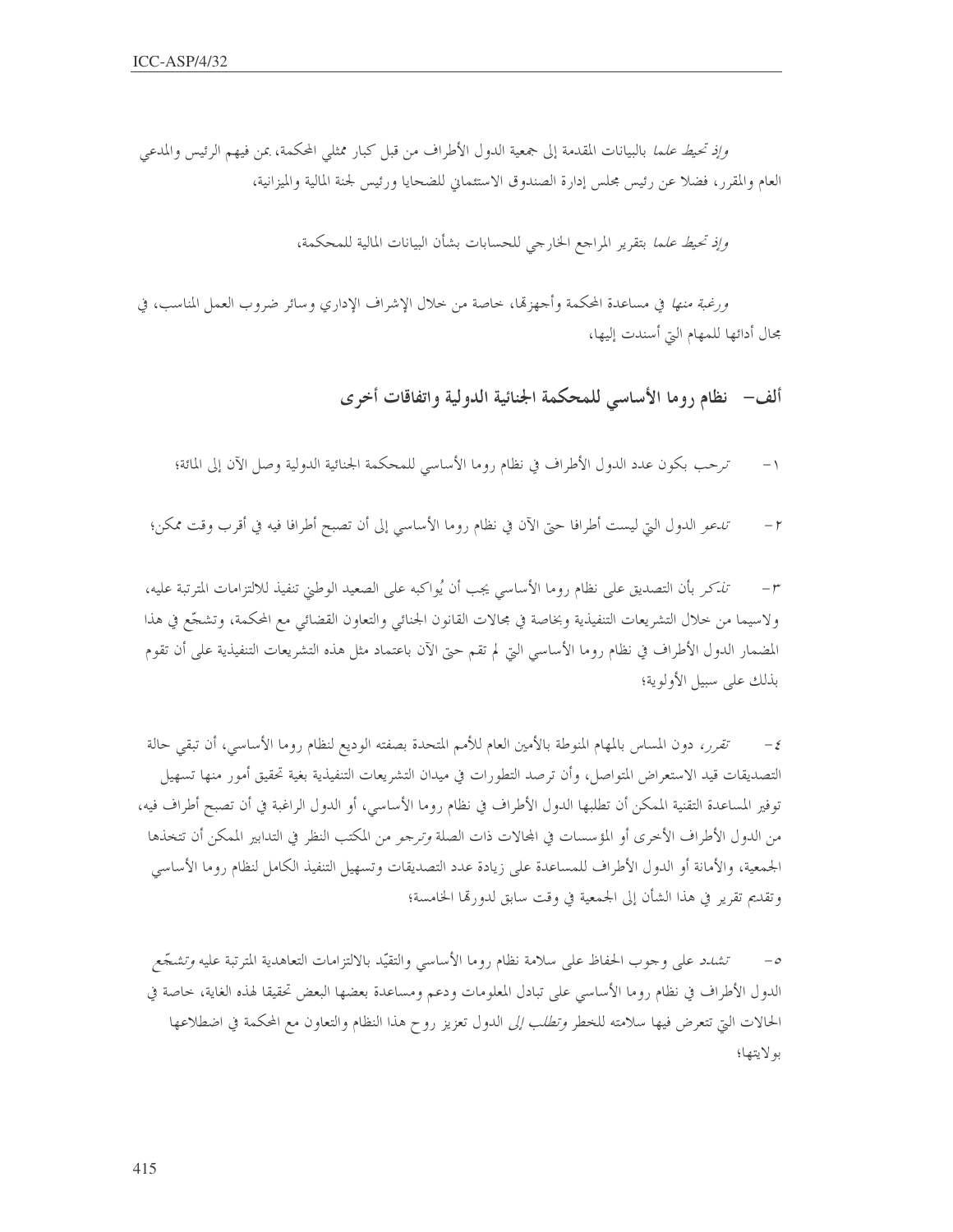ت*طلب إلى* الدول التي ليست أطرافا حتى الآن في الاتفاق بشأن امتيازات وحصانات المحكمة الجنائية الدولية أن  $-7$ تصبح أطرافا فيه على سبيل الأولوية وأن تقوم بإدراج ذلك الاتفاق في تشريعالها الوطنية عند الاقتضاء؛

تذكّر بأن الاتفاق بشأن امتيازات وحصانات المحكمة الجنائية الدولية والممارسة الدولية تعفي المرتبات والأجور  $-\nu$ والبدلات التي تدفعها المحكمة لمسؤوليها وللموظفين من الضرائب الوطنية *وتطلب إلى* الدول التي ليست أطرافا حتى الآن في هذا الاتفاق أن تتخذ التدابير التشريعية وغيرها من التدابير اللازمة، ريثما تصدق على الاتفاق المذكور أو تنضم إليه، من أجل إعفاء رعاياها الموظفين في المحكمة من ضريبة الدحل الوطنية على المرتبات والأجور والبدلات التي تدفعها لهم المحكمة، أو تحنبهم بأي شكل آخر الخضوع للضريبة على الدخل فيما يتعلق بالمدفوعات التي تؤدي لرعاياها؛

- بناء المؤسسة ياءِ—
- أحكام عامة  $-1$
- ترحب بالتقدم المحرز حبَّ الآن بفضل تفاي موظفي المحكمة من أجل أن تؤدي عملها على الوحه التام؛  $-\lambda$

تحي*ط علما* بالأهمية التاريخية التي تكتسيها أول إحالة صادرة عن مجلس الأمن التابع للأمم المتحدة لحالة إلى المدعى  $-9$ العام للمحكمة الجنائية الدولية؛

· 1- تحيط علما بقيام المدعى العام بفتح تحقيق في الحالة في دارفور، السودان، وقيام جمهورية أفريقيا الوسطى بإحالة حالة يشهدها إقليمها إلى المدعى العام، وبالتحقيقات الجارية في جمهورية الكونغو الديمقراطية وبمباشرة الإجراءات التمهيدية، بما في ذلك العديد من حلسات الاستماع والقرارات وصدور أولى الأوامر بإلقاء القبض على خمسة من كبار قادة حيش الرب للمقاومة بسبب جرائم ضد الإنسانية وجرائم حرب اقترفت في أوغندا منذ تموز/يوليه ٢٠٠٢؛

> تحي*ط علما أيضا* بالعديد من أوحه الحضور الميداني المشترك لمكتب المدعى العام وقلم المحكمة؛  $-1$

تحيط علما كللك بتنصيب نائب المدعى العام (الادعاء)، واعتماد مدونة أداب المهنة القضائية وترحب باستهلال  $-1<sup>r</sup>$ عملية التخطيط الاستراتيجي للمحكمة *وتدعو* المحكمة إلى التعاون مع المكتب في إطار هذه العملية؛

١٣ – ترحب بإبرام اتفاق العلاقة بين المحكمة الجنائية الدولية والأمم المتحدة فضلا عن الاتفاقات الأخرى للمحكمة أو لمكتب المدعى العام وتتطلع إلى التبكير بإبرام اتفاقات التعاون مع الاتحاد الإفريقي والاتحاد الأوروبي؛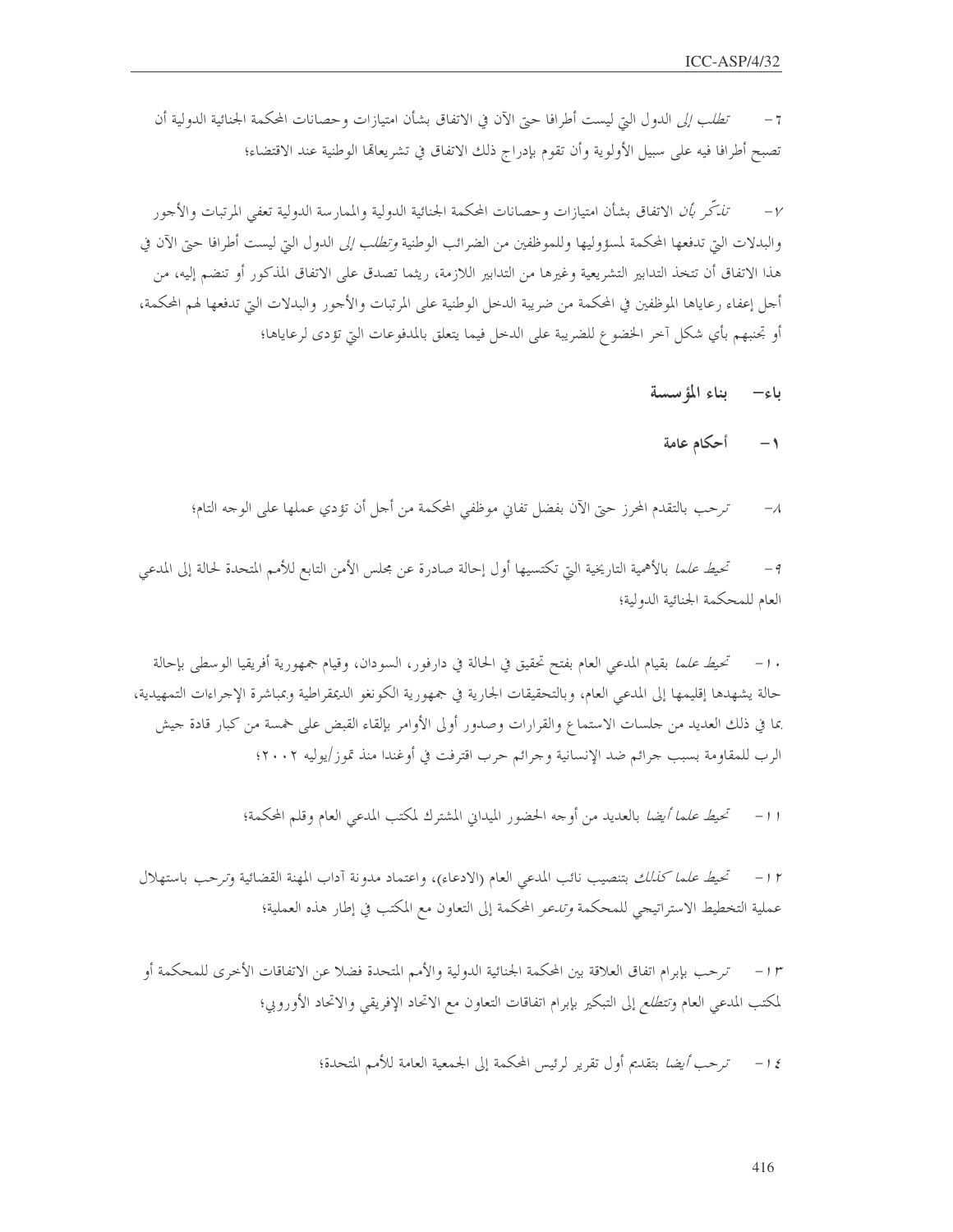٥١– تحيط علما بآخر تقرير بشأن أنشطة المحكمة مقدم إلى جمعية الدول الأطراف، (')؛

7 1 – للتحث الدول على التقيد بالتزاماتما بالتعاون مع المحكمة في مجالات من قبيل حفظ وتوفير الأدلة، وتقاسم المعلومات وتأمين واعتقال وتسليم الأشخاص إلى المحكمة وحماية الضحايا والشهود وتشجع المنظمات الدولية والإقليمية فضلا عن المحتمع المدن على دعم المحكمة والدول فيما تبذله كل منها من جهود لهذه الغاية عند الاقتضاء،

١٧ – *تناشد* جميع الدول التي تم فيها وز ع موظفين تابعين للمحكمة وجميع الجهات الأخرى الممكن أن يعتمد عليها أولئك الموظفون أن تعمل على منع الهجمات التي تشن ضد الموظفين التابعين للمحكمة وأن توفر التعاون والمساعدة القضائية الرامية إلى تيسير اضطلاعهم بولايتهم؛

1⁄4 − تش*دد* على أهمية تزويد المحكمة بما يلزم من الموارد المالية *و تحث* كافة الدول الأطرف في نظام روما الأساسي على أن تحول في أقرب وقت ممكن وبالكامل اشتراكاتما المقررة وفقا للقرارات ذات الصلة التي اتخذها جمعية الدول الأطراف؛

19 – *تطلب إلى* الدول والمنظمات الدولية والأفراد والشركات وغيرها من الكيانات التبرع لفائدة المحكمة وتعبر عن تقديرها لكل الجهات التي تبرعت من قبل؛

٢٠ – تسلم بأهمية العمل الذي أنجزته أمانة جمعية الدول الأطراف *وتكرر* بأن العلاقات بين الأمانة وسائر شعب المحكمة ستنظمها مبادئ التعاون والتقاسم وحشد الموارد والخدمات، على تحو ما هو مبين في المرفق بالقرار ICC/ASP/2/Res.3، وتشدد على أهمية دعوة مدير أمانة جمعية الدول الأطراف إلى احتماعات مجلس التنسيق حين يجرى النظر في المسائل ذات الاهتمام المتبادل؛

r ا – ترحب بالخطوات التي اتخذها المحكمة في سبيل تنفيذ مبدأ المحكمة الواحدة بوسائل تشمل تنسيق أنشطة المحكمة بين أجهزتما على كافة المستويات، في كنف الاحترام للاستقلال المطلوب بمقتضى النظام الأساسي؛

٢٢ – تسلم بالأهمية بالنسبة للمحكمة التي يكتسيها التعامل مع المحتمعات المحلية في الحالات قيد التحقيق في إطار عملية قوامها التفاعل البناء مع المحكمة بمدف تعزيز الفهم والدعم لولايتها، والعمل على الاستجابة للتوقعات وتمكين المحتمعات المحلية من متابعة وفهم عملية العدالة الجنائية الدولية وتشجع، لهذا الغرض، المحكمة على تكثيف أنشطتها التوعوية *وترجو* من المحكمة تقديم حطة استراتيجية مفصلة تتصل بأنشطتها التوعوية إلى جمعية الدول الأطراف، في وقت سابق لدورتما الخامسة؛

٢٣ – تذكر المحكمة بالتزامها طبقا للنظام الأساسي بأن تسعى، في مجال تعيين الموظفين، لتحقيق التمثيل الجغرافي العادل والتوازن ما بين الجنسين وأعلى معايير الفعالية والكفاءة والنزاهة فضلا عن السعى لتأمين الخبرات اللازمة بصدد قضايا محددة

<sup>(</sup>٤) أَنظَرِ الوِثْيِقَةِ ICC-ASP/4/16.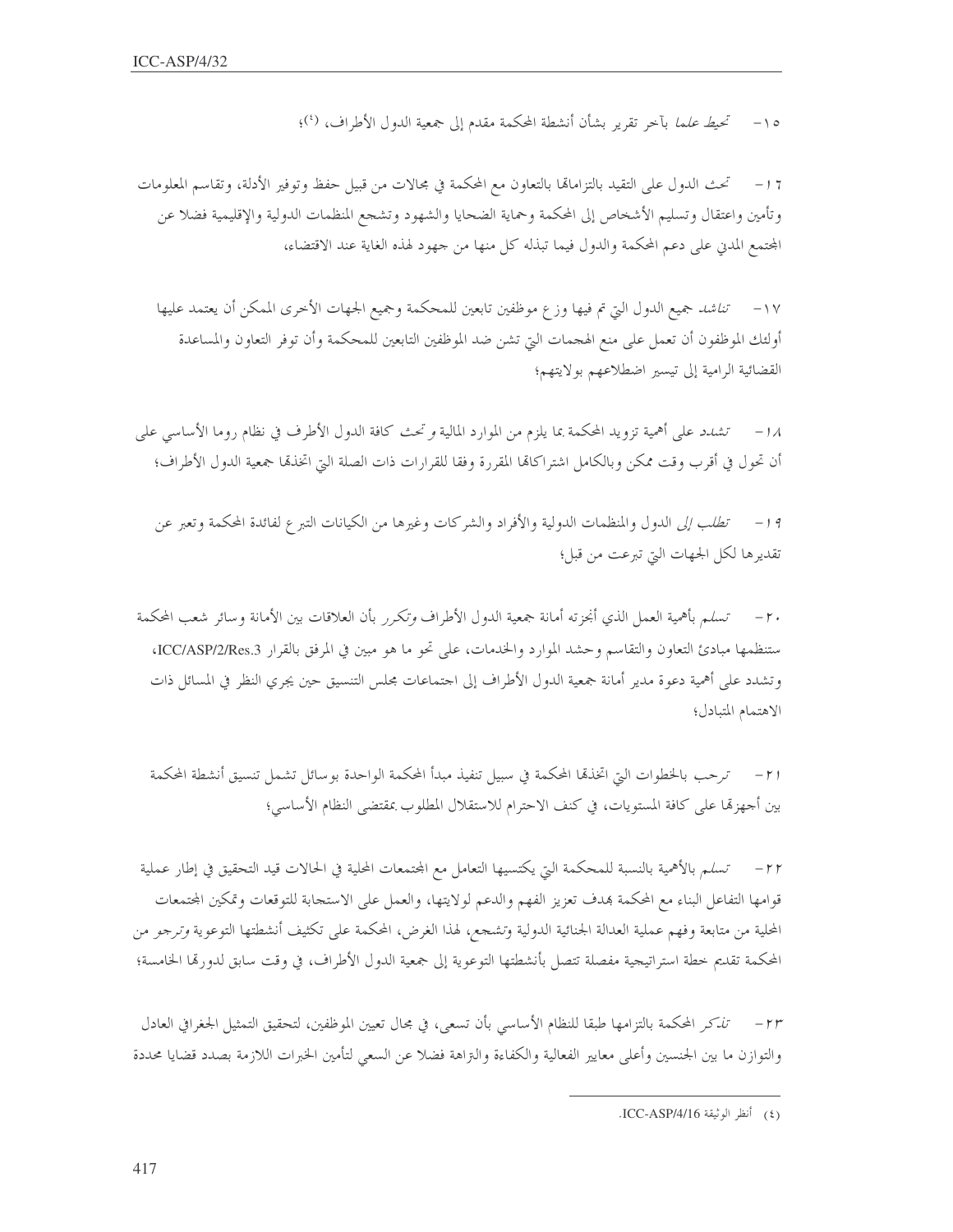تشمل، على سبيل الذكر لا الحصر، العنف ضد المرأة أو الأطفال، وتقرر دعوة المكتب إلى أن يقدم، بالتشاور مع المحكمة، مقترحات تخص تحسين التمثيل الجغرافي العادل والتوازن بين الجنسين في مجال تعيين الموظفين، ويرفع تقريرا بمذا الشأن إلى الجمعية في وقت سابق لدورتما الخامسة؛

٢٤ – تقرر دعوة المحكمة إلى أن تقدم، بالتشاور مع المكتب، مقترحات بشأن آلية مستقلة للإشراف؛

٢٥ – تحيط علما "بورقة الخيار التي أعدها المكتب بشأن إنشاء مكتب للاتصال في نيويورك تابع للمحكمة"<sup>(٥)</sup> وتقرر إنشاء مكتب للاتصال في نيويورك يؤدي الغرض والوظائف الأساسية المبينة في تلك الورقة ويكون له الهيكل المحدد فيها، وتحت المحكمة على ضمان إبقاء التكاليف المرتبطة بمكتب الاتصال في نيويورك في المستوى الأدبي وترجو منها تقديم تقرير إلى الدورة الخامسة للجمعية بشأن عمل مكتب الاتصال في نيويورك؛

#### حماية التسمية الرسمية والمختصرة للمحكمة  $-\tau$

٢٦ – تحيط علما بالخطوات التي اتخذها المحكمة لحماية اسم ومختصرات وشعارات المحكمة لدى المنظمة العالمية للملكية الفكرية وقيام هذه المنظمة بنقل طلب حماية اسم ومختصرات وشعارات المحكمة إلى كافة الدول الأطراف في اتفاقية باريس لحماية الملكية الصناعية وإلى الأعضاء في منظمة التجارة العالمية؛

> تحت الدول على اتخاذ التدابير الضرورية لتوفير هذه الحماية وفقا لقوانينها الوطنية؛  $-\gamma\gamma$

توصى بأن تتخذ نفس هذه التدابير كذلك فيما يتعلق بأي شعار أو حتم أو علم أو شارة تعتمدها الجمعية أو  $-11$ المحكمة؛

<sup>(</sup>٥) أنظر الوثيقة ICC/ASP/4/6.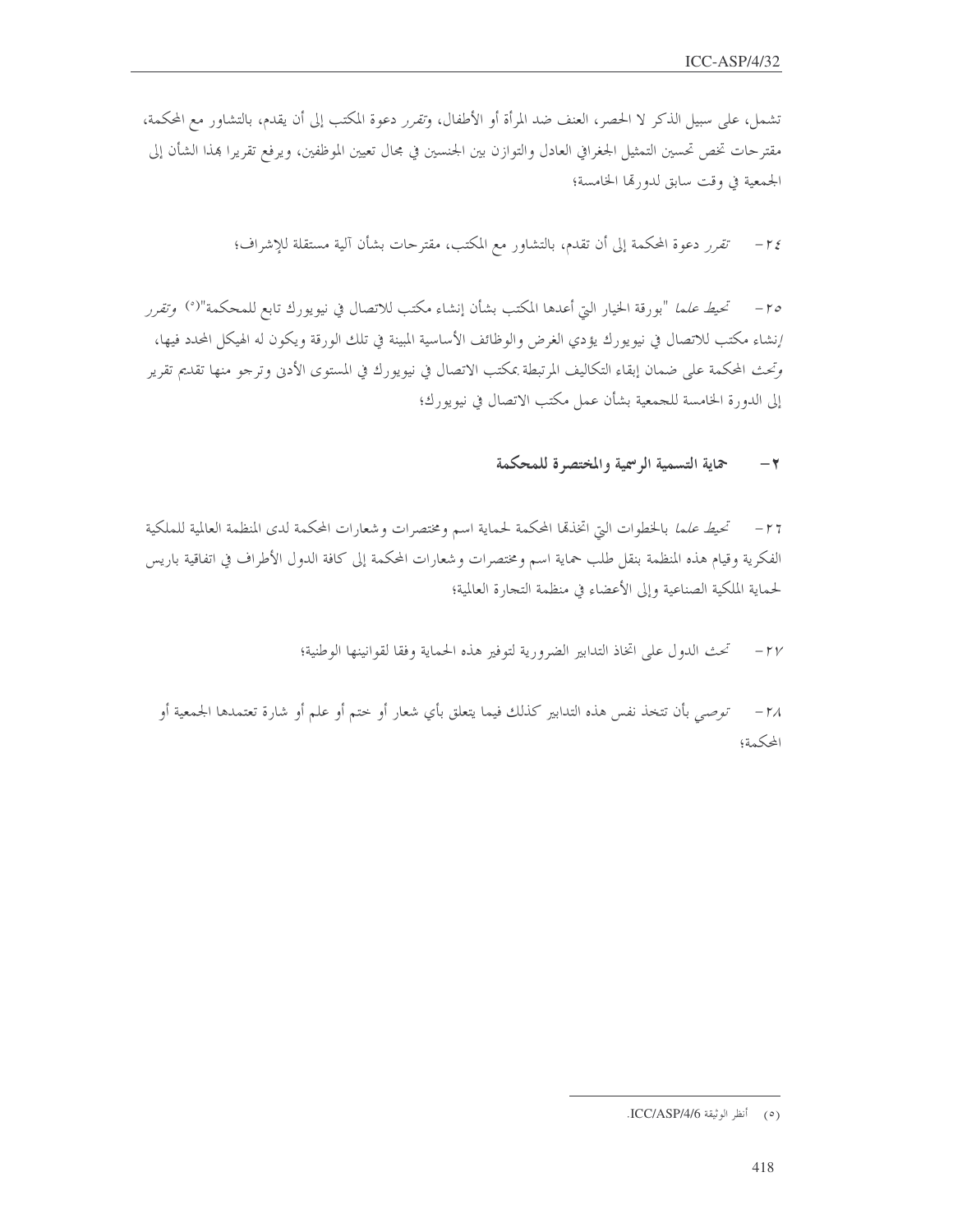الإدارة  $-\tau$ 

تحي*ط علما* بأهمية العمل الذي أبحزته لجنة الميزانية والمالية و*تعيد تأكيد* استقلال أعضاء اللجنة؛  $-19$ 

تلدكر بأن لجنة الميزانية والمالية مسؤولة، وفقا لنظامها الداخلي،(``) عن الفحص الفني لجوانب أي وثيقة تقدم  $-r$ . للجمعية وتنطوي على آثار مالية أو أثار في الميزانية؛

ا٣− تقرر تعديل القرار ICC-ASP/1/Res.10 بشأن اختيار موظفي المحكمة الجنائية الدولية على نحو ما يتضمنه المرفق لهذا القرار؛

تحي*ط علما* بالنظام الإداري للموظفين الذي اقترحه المسجل عملا بالبند ٢١٢م من النظام الأساسي للموظفين'')  $-\tau\tau$ 

٣٣- تضع الخطوط التوجيهية لاختيار وتعيين العاملين بدون مقابل بالمحكمة الجنائية الدولية على النحو الذي اقترحه المسجل وفقا للفقرة ٤ من المادة ٤٤ من نظام روما الأساسي(^) الواردة في المرفق الثاني لهذا القرار؛

r's – تحيط *علما* بتقرير مكتب المدعى العام المتعلق بشروط خدمة وتعويض المدعى العام ونواب المدعى العام<sup>4)</sup> فضلا عن طلب لجنة الميزانية والمالية الموجه إلى المحكمة بتقديم تقرير عن هذه المسألة، يشمل بعض الخيارات المقدرة التكاليف في دورقما المقبلة وترجو من اللجنة تقديم تقرير في هذا الشأن قبل الدورة الخامسة لجمعية الدول الأطراف؛

> البلد المضيف  $-\xi$

ص – تحيط *علما مع التقدير* بالبيان الذي أدلى به ممثل البلد المضيف بشأن قضايا البلد المضيف وفيما يتعلق بالأخص بالترتيبات المتصلة بالمبابي المؤقتة والدائمة للمحكمة؛

٣٦ – تعر*ب عن تقديرها* للتقدم الإضافي المحرز في المفاوضات بشأن اتفاق المقر بين المحكمة والبلد المضيف و*تحث* البلد المضيف والمحكمة على الخلوص من المفاوضات المتعلقة بمذا الاتفاق؛

<sup>(</sup>٦) الوثائق الرسمية لجمعية الدول الأطرف في نظام روما الأساسي للمحكمة الجنائية الدولية، الدورة الثانية، نيويورك ٨-١٢ أيلول/سبتمبر ٢٠٠٣

<sup>(</sup>منشورات الأمم المتحدة، رقم المبيع A.03.V.13) المرفق الثالث.)ICC-ASP/2/10

<sup>(</sup>٧) أنظر الوثيقة ICC-ASP/4/3.

<sup>(</sup>٨) أنظر الوثيقة ICC-ASP/4/15.

<sup>(</sup>٩) أنظر الوثيقة ICC-ASP/3/12، المرفق الثاني.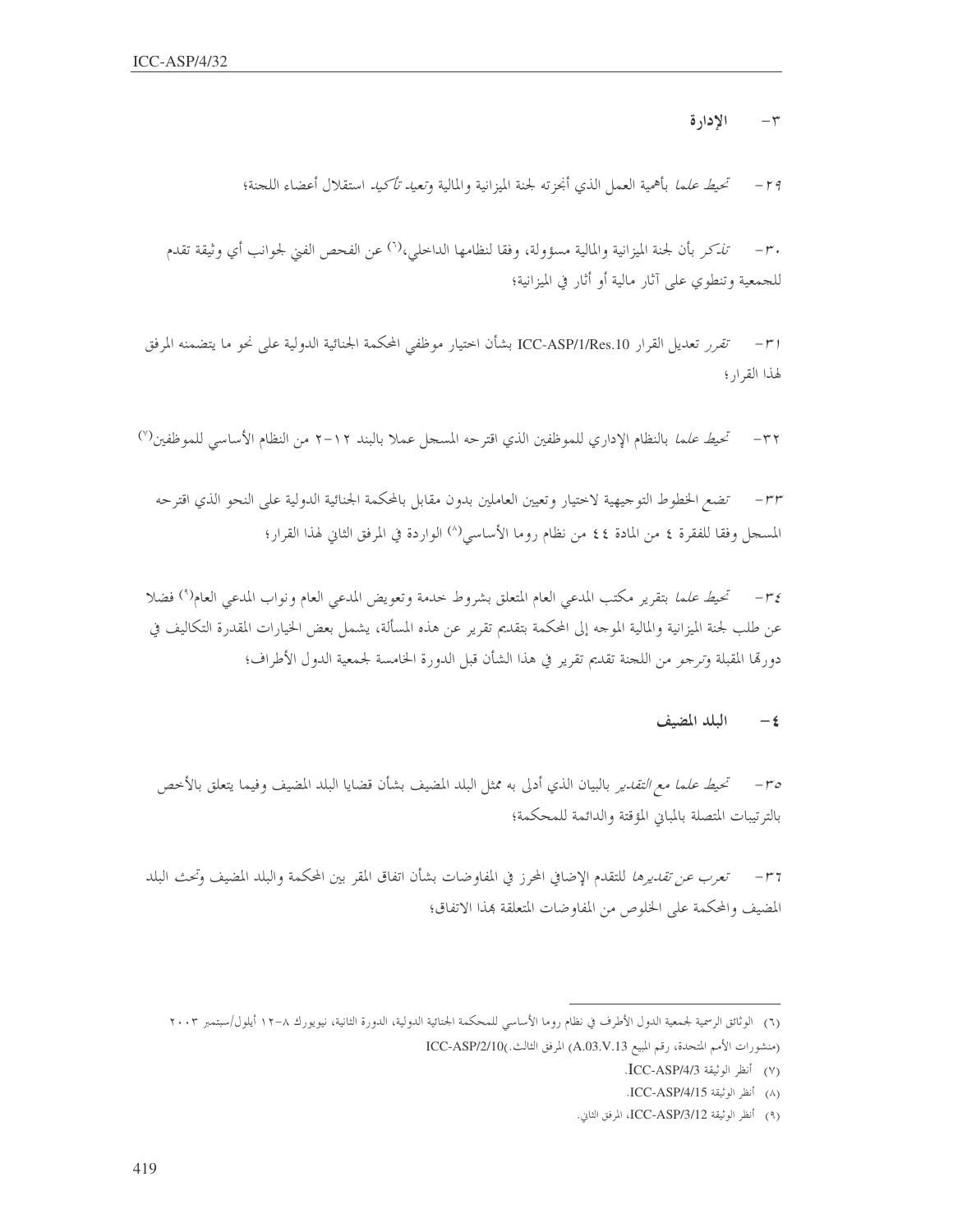# جيم— جمعية الدول الأطراف

٣٧ – تحي*ط علما* بتقرير الفريق العامل الخاص المعنى بجريمة العدوان<sup>(٠)</sup> *وتعرب عن تقديرها* لمعهد لختنشتاين المعنى بتقرير المصير بجامعة برينستون لاستضافته احتماعا غير رسمي فيما بين الدورتين للفريق العامل الخاص، وتسلم بأن الفريق العامل الخاص بحاجة إلى اختتام أعماله في غضون اثني عشر شهرا على الأقل قبيل المؤتمر الاستعراضى *الذي* سيعقد وفقا للفقرة ١ من المادة ١٢٣ من نظام روما الأساسي، لكي يكون في موقف يسمح له بتقديم اقتراحات بحكم يتعلق بالعدوان وفقا للفقرة ٢ من المادة ٥ من نظام روما الأساسي *وللقرار ICC-ASP/1/Res.1، إلى* الجمعية لكي تنظر فيها أثناء المؤتمر الاستعراضي، وتقرر أن يخصِّص للفريق العامل في السنوات الممتدة من ٢٠٠٦ إلى ٢٠٠٨ عشرة أيام على الأقل تكرس للاجتماعات في نيويورك أثناء الدورات المستأنفة وأن يعقد احتماعات فيما بين الدورات، حسب الاقتضاء؛

٣٨ - تقرر إدخال تغييرات مؤقتة على اختصاصات الصندوق الاستئماني التي نصّت عليها الفقرة ١ من القرار ICC-ASP/2/Res.6 لعام ٢٠٠٦ على النحو الذي يسمح للبلدان النامية الأخرى بالسحب من الصندوق على الوجه الذي يعزز إمكانية مشاركة هذه الدول في أنشطة جمعية الدول الأطراف وفي اجتماعات تُعقد في لاهاي دون أن تقتصر عليها، وترجو من المكتب استعراض اختصاصات الصندوق الاستئماني وأن يقدّم توصيات بشأن تطبيق معايير الانضمام إلى الصندوق إلى الدورة الخامسة لجمعية الدول الأطراف، من خلال لجنة الميزانية والمالية بغية تحقيق الحدّ الأقصى من الفعالية في نطاق الموارد المتاحة، *وتطلب* إلى الدول والمنظمات والأفراد والشركات وغيرها من الكيانات الإسهام في الصندوق *وتعبر عن تقديرها* للجهات التي سبق أن أسهمت في الصندوق؛

٣٩ – *تطلب إلى* المسجّل أن يقدّم تقريرا في الوقت المناسب إلى الاجتماع المقبل الذي تعقده لجنة الميزانية والمالية عن الآثار المترتبة على تغيير الفترة المالية للمحكمة لتحديد أكثر الفترات المالية كفاءة بالنسبة للمحكمة؛

· ٤- تحيط *علما* بتقرير المكتب عن متأخرات الدول الأطراف وبالتوصيات التي يتضمنها هذا التقرير<sup>(١٠)</sup> و*تدعو* المكتب إلى أن يقدم تقريرا إلى الدورة الخامسة لجمعية الدول الأطراف عن حالة سداد المتأحرات يشمل، عند الضرورة، اقتراحات تتعلق بتدابير تعزيز سداد الاشتراكات المقررة وسلفات للوفاء بتكاليف المحكمة في موعدها وعلى نحو كامل ولا مشروط؛

٤١ – تذكَّر بأنه وفقا للفقرة ٨ من المادة ١١٢ من النظام الأساسي والبندين ٥–٥ و ٥–٦ من النظام المالي والقواعد المالية للمحكمة(``) قد تفقد دولة طرف متأخرة في سداد اشتراكاتما والسلفات المتعلقة بالوفاء بتكاليف

(١٢) بالصيغة التي عدلت ها بموجب القرار ICC-ASP/4/Res.10).

<sup>(</sup>١٠) أنظر الوثيقة ICC-ASP/4/SWGCA/INF/1.

<sup>(</sup>١١) أنظر الوثيقة ICC-ASP/4/14.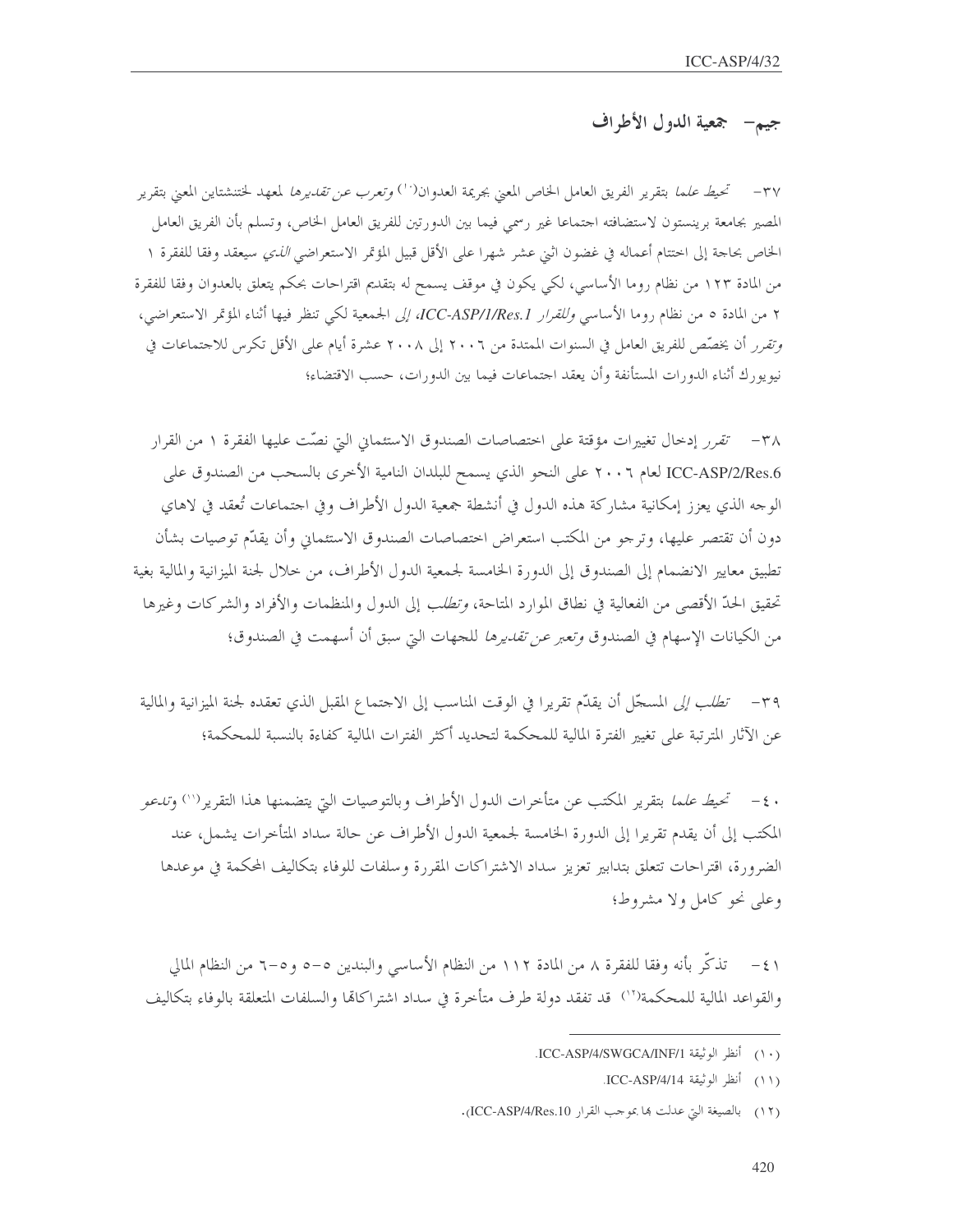المحكمة تصويتها في الجمعية وفي المكتب إذا ما كان مبلغ متأخرالها يساوي أو يتحاوز مبلغ الاشتراكات المقررة والسلفات المستحقة عليها طيلة كامل السنتين السابقتين؛

٤٢ – تحث كافة الدول الأطراف المتأخرة في سداد اشتراكاها والتي طلبت الحصول على إعفاء بمقتضى الفقرة ٨ من المادة ١١٢ من نظام روما الأساسي أن توفر أكمل معلومات الإثبات الممكنة من قبيل المعلومات المتعلقة بمحمل البيانات الاقتصادية والإيرادات والمصاريف الحكومية والموارد من القطع الأحنبي والمديونية والمصاعب التي تواحه في الوفاء بالالتزامات المالية المحلية أو الدولية وأية معلومات أخرى يمكن أن تدعم ادعاءها بأن عدم سداد المدفوعات اللازمة معزّو لأوضاع خارجة عن سيطرة الدول الأطراف؛

٤٣= تقرر أن تقدَّم طلبات الإعفاء بموجب الفقرة ٨ من مادة ١١٢ من نظام روما الأساسي من قبل الدول الأطراف إلى أمانة الجمعية في وقت يسبق بشهر على الأقل دورة لجنة الميزانية والمالية وذلك ليسهل على اللحنة استع اض تلك الطلبات؛

٤٤– تقرر أن تقوم لجنة الميزانية والمالية بإسداء المشورة لجمعية الدول الأطراف قبل بت الجمعية في أي طلب من الطلبات المتعلقة بالإعفاء بمقتضى الفقرة ٨ من المادة ١١٢ من نظام روما الأساسي؛

ص = تقرر كنالك أن تطبق القرارات المذكورة أعلاه المتعلقة بالإعفاء بمقتضى الفقرة ٨ من المادة ١١٢ من نظام روما الأساسي اعتبارا من الدورة الخامسة لجمعية الدول الأطراف وأنه يجوز للجمعية بالنسبة للدورة الرابعة، بما في ذلك أي دورة مستأنفة لها، أن توافق على طلب بالإعفاء مقدَّم من دولة طرف مباشرة ودون المعلومات المطلوبة في الفقرة ٤٤٢

z z — ترجو من أمانة الدول الأطراف إبلاغ هذه الدول، بالاستناد إلى توصيات لجنة الميزانية والمالية، كل عام في كانون الثاني/يناير، والرئيس في افتتاح كل دورة، بأسماء الدول فاقدة الأهلية للتصويت والدول التي طلبت إعفاءها من حكم فقدان حقوق التصويت؛

٤٧ - ترجو كذلك من الأمانة إبلاغ الدول الأطراف بصورة دورية بأسماء الدول التي استعادت حقوقها في التصويت على إثر تسديدها لمتأخرالها؛

٤٨ – ترجم من مكتب جمعية الدول الأطراف اعتماد المبادئ التوجيهية المتعلقة بتقديم الوثائق إلى الجمعية وموافاة المحكمة ها؛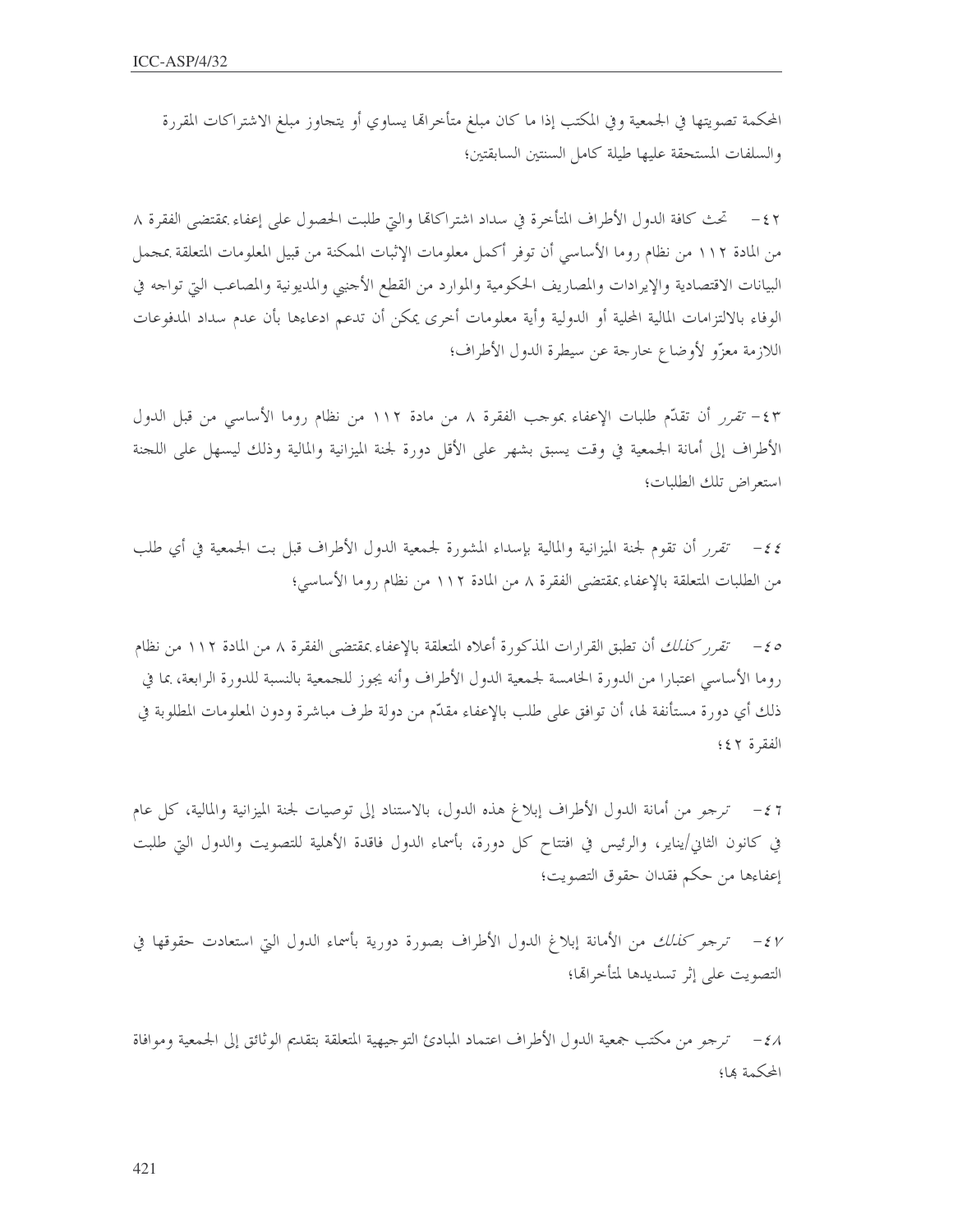43- ترجو أيضًا من المكتب؛ عملاً بالفقرة ٣(ج) من المادة ١١٢ من نظام روما الأساسي، ومع احترام استقــــلال الإدعاء والقضــــاء والدور الخاص الذي تنهـــض به لجنــــة الميزانيــــة والماليــــة بموجب القـــــــرار ICC-ASP/1/Res.4 فيما يتصل بموضوع تكثيف الحوار بين جمعية الدول الأطراف والمحكمة، أن يواصل التركيز على القضايا ذات الأولوية التي يعتبرها المكتب أنسب القضايا، و*تأذن* للمكتب بأن ينشئ، في الحالات الضرورية، مثل هذه الآليات على النحو الذي يراه ملائما وفي أي موقع يعتبره الأنسب و*تدعو* المكتب إلى تقديم تقرير غير رسمى إلى جمعية الدول الأطراف يتصل بكل قضية ذات أولوية؛

. ٥- ترحب بقرار المكتب تعزيز وجوده في لاهاي بتعيين سفيري النمسا وجنوب أفريقيا في لاهاي لمنصبي نائبي رئيس الجمعية وتدعو المكتب إلى تقصى سبل زيادة تعزيز الاتصال والتنسيق بين مكوناته الفرعية.

ا ٥– تقرر أن تعقد لجنة الميزانية والمالية دوراقما في لاهاي في الفتـــرة من ٢٤ إلى ٢٦ نيسان/أبريل ٢٠٠٦، ودورة إضافية مدقما حمسة أيام ستحدد موعدها اللجنة؛

٥٢ – تذكر بأنه وفقا للفقرة ٦ من المادة ١١٢ من نظام روما الأساسي تعقد جمعية الدول الأطراف احتماعا في مقرّ المحكمة أو بمقر الأمم المتحدة؛

٥٣ – تقرر أن تعقد دورالها الخامسة والسادسة والسابعة في المواعيد التالية:

- ثمانية أيام في تشرين الثاني/نوفمبر كانون الأول/ديمسبر ٢٠٠٦ في لاهاي بالنسبة لدورتما الخامسة ودورة مستأنفة لا تقلُّ مدمَّا عن ثلاثة أيام يعقدها الفريق العامل الخاص المعنى بجريمة العدوان عام ٢٠٠٧ في مدينة نيويو, كَ؛
- وأحد عشر يوما على الأقل في عام ٢٠٠٧ في نيويورك بالنسبة لدورهّا السادسة، بما في ذلك ما لا يقلُّ عن ثلاثة أيام تكرَّس حصرا للفريق العامل الخاص المعنى بجريمة العدوان؛
- ٢٠٠٩ في نيويورك بالنسبة لدورة مستأنفة لأجل الانتخابات؛

٤ ٥ – *تطلب إلى* المكتب أن يعيّن مواعيد محدّدة ويبلغ كافة الدول الأطراف ها.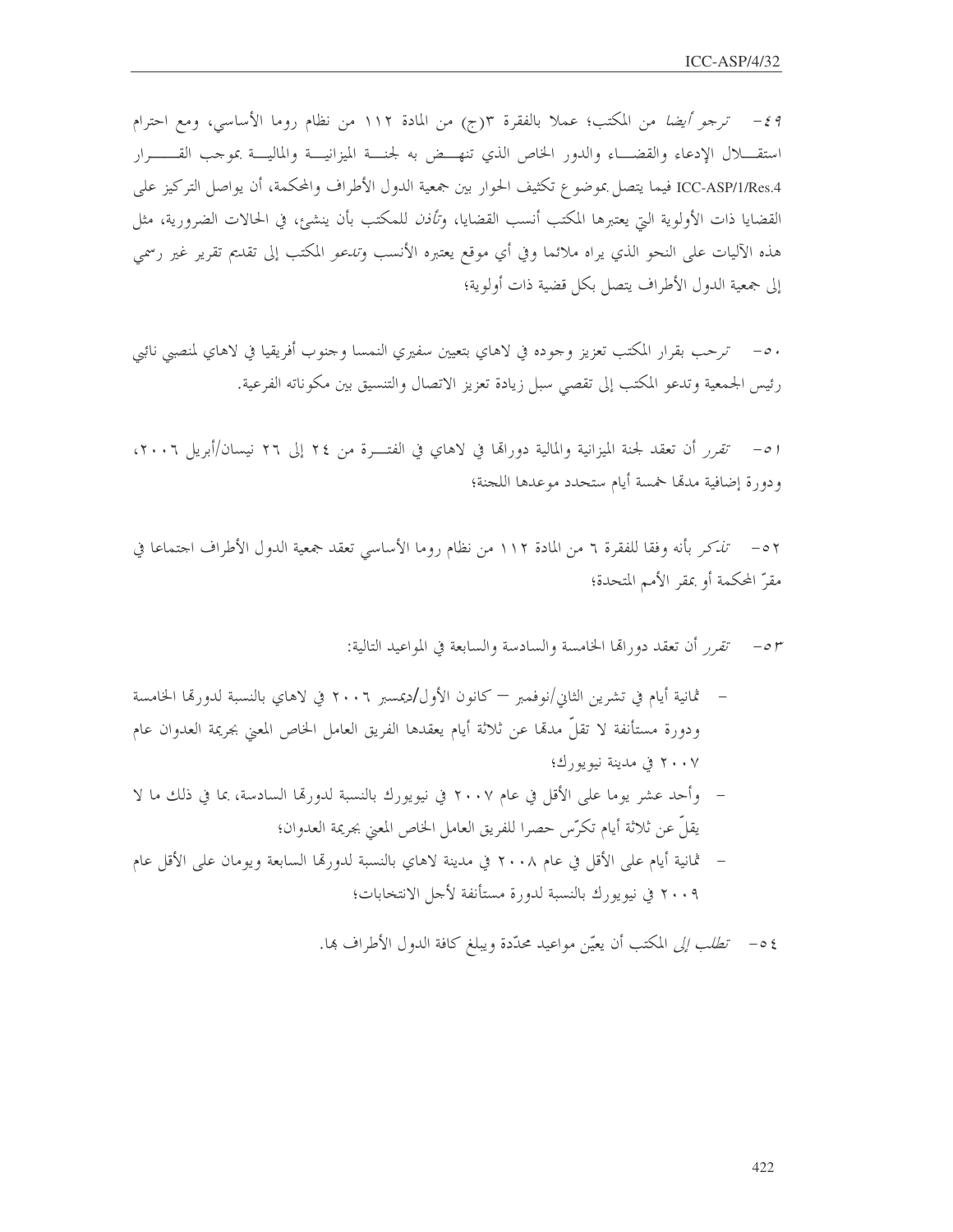## المرفـــــق الأول

تعديل القرار ICC-ASP/1/Res.10

يدرج في مُاية الفقرة في من المرفق بالقرار ICC-ASP/I/Res.10 ما يلي:

"لأغراض التوظيف يمكن اعتبار المرشحين الممكن أن يكونوا رعايا أكثر من دولة واحدة من مواطني الدولة التي يمارسون فيها عادة حقوقهم المدنية والسياسية".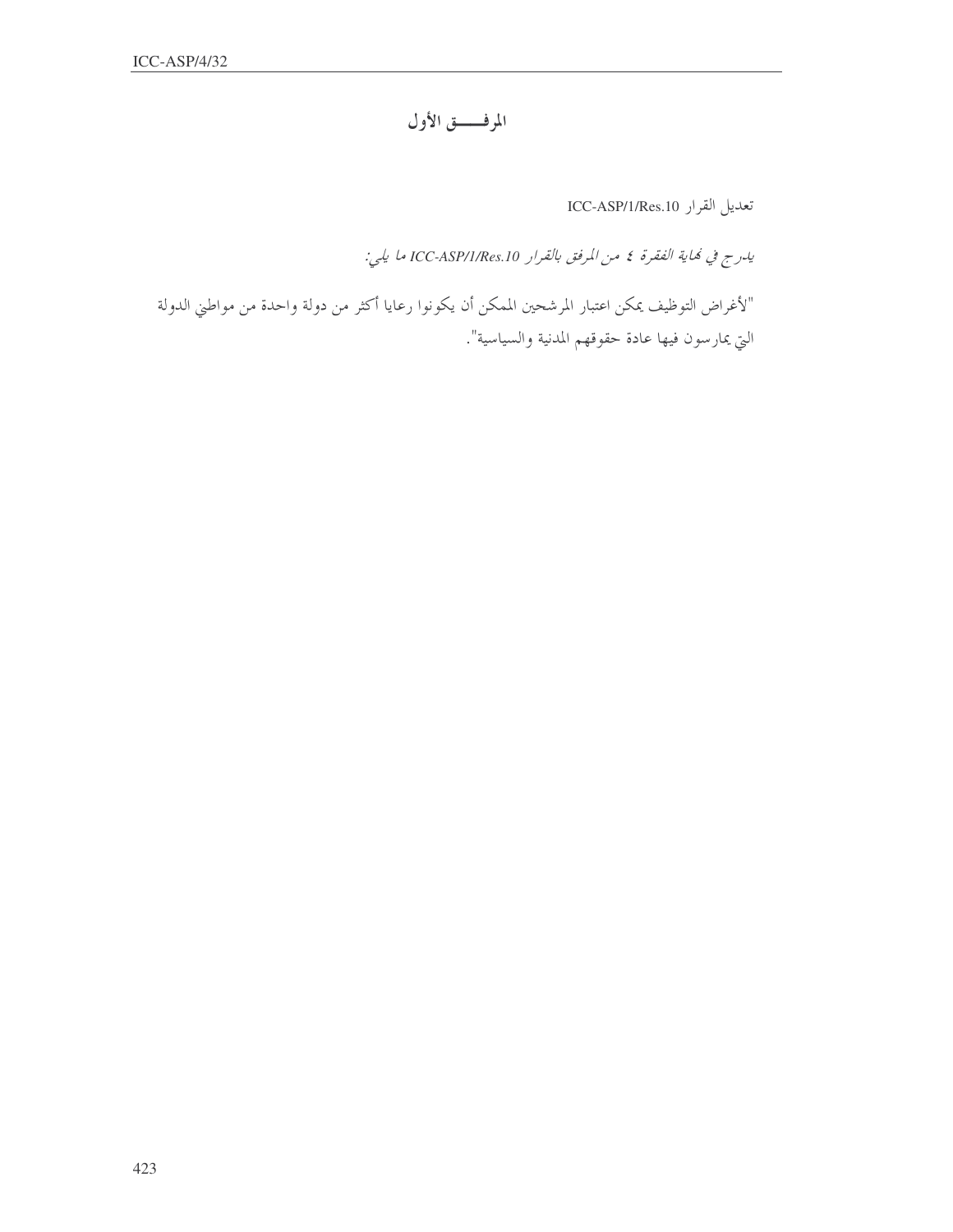المرفق الثانى

# الخطوط التوجيهية لاختيار وتعيين العاملين بدون مقابل في المحكمة الجنائية الدولية

### المادة ١

نطاق التطبيق

تنطبق هذه الخطوط التو جيهية على العاملين بدون مقابل الذين يتم استخدامهم وفقا للفقرة ٤ من المادة ٤٤ من نظام روما الأساسي للمحكمة الجنائية الدولية (ويُشار إليه أدناه باسم: "النظام الأساسي") والذين لا يعملون بموجب أي نظام ثابت آخر كالنظم المطبقة على المتدربين والمهنيين الزائرين.

#### المادة ٢

### الشروط التي يجوز بموجبها قبول عاملين بدون مقابل

٢–١ لا يجوز لأي حهاز في المحكمة الجنائية الدولية (ويُشار إليها أدناه باسم "المحكمة") أن يقبل عاملين بدون مقابل إلا على أساس استثنائي للحصول على حبرة غير متوفرة داحل الجهاز، على القيام بمهام متخصصة حدًّا لا تتطلب هؤ لاء الخبراء على أساس دائم (ويُشار إليه أدناه باسم "المهام المتخصصة") على النحو الذي تعينه الأجهزة المختصة ولفترة زمنية محدودة ومحددة.

٢–٢ لا يجوز التماس تعيين العاملين بدون مقابل أو قبولهم بديلا عن الموظفين الذين يتعين توظيفهم في وظائف مصرح ها لأداء المهام العادية والمنتظمة للمحكمة.

### المادة ٣

# تقديم المعلومات للدول الأطراف في نظام روما الأساسي للمحكمة الجنائية الدولية وللمنظمات الحكومية الدولية وللمنظمات غير الحكومية

٣–١ عندما يكون من المتوقع، في وقت إعداد أي ميزانية أن تظهر احتياحات في ظل تلك الميزانية تفي بشروط المادة ٢–١ من هذه الخطوط التوجيهية يتصل جهاز المحكمة الذي سيتمّ فيه تقديم الخدمات بالدول الأطراف في نظام روما الأساسي للمحكمة الجنائية الدولية (ويُشار إليها أدناه باسم: "الدول الأطراف") والمنظمات الدولية الحكومية والمنظمات غير الحكومية (ويُشار إليها أدناه باسم: "الكيانات الأخرى") عن طريق المسجل لابلاغها بالاحتياجات المحددة التي يتعين الوفاء ها على يد عاملين بدون مقابل، ويطلب من الدول الأطراف والكيانات الأخرى أن تذكر حلال ثلاثة أشهر اسم فرد أو أكثر يستطيعون تقديم الخبرة المطلوبة.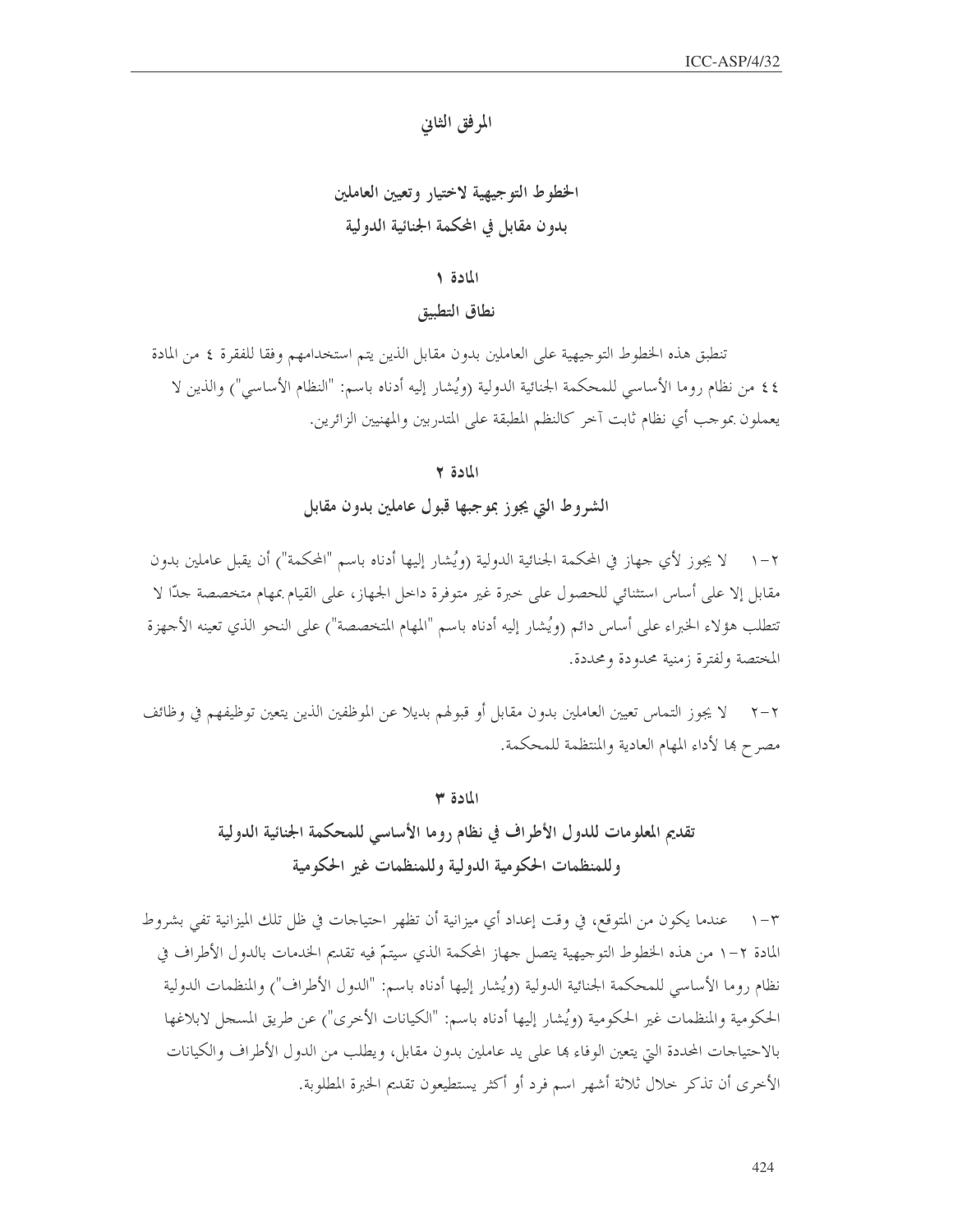في حالة الاحتياجات غير المتوقعة الناشئة بعد الموافقة على الميزانية يطلب حهاز المحكمة الذي سيتم فيه  $\tau - \tau$ تقديم الخدمات من الدول الأطراف والكيانات الأخرى عن طريق المسجل أن تذكر اسم شخص أو أشخاص يستطيعون تقديم المساعدة المطلوبة في غضون فترة زمنية تتمشى مع الطابع العاجل للاحتياج المطلوب.

٣–٣ تقيم المحكمة آليات فعَّالة لوضع سجل للعاملين المحتملين بدون مقابل مع إيلاء الاعتبار الواجب حسب تغير الظروف للمعايير المحددة في الفقرة ٨ من المادة ٣٦ من النظام الأساسي. وللحصول على البيانات لهذا الغرض يجوز إرسال استبيان إلى جميع الدول الأطراف والكيانات الأخرى يدعوها لابداء اهتمامها بتقديم عاملين يتمتعون بأنواع الخبرات التي يُرجّح أن تحتاجها المحكمة. ويجوز أيضا أن يُطلب من الدول الأطراف والكيانات الأخرى إبلاغ المحكمة بأي تغييرات تطرأ على ردودها الأولية.

#### المادة ٤

الاختيار

٤ – ١ – يقوم الجهاز الطالب في المحكمة بتقييم المرشحين لكفالة اختيار أكثرهم قدرة على أساس معايير التعيين التي تضعها المحكمة في النطاق المحدد في المادة ٤٤ من النظام الأساسي من ناحية المؤهلات والخبرة وغير ذلك من العوامل الأخرى ذات الصلة مع مراعاة تاريخ امكانية التحاق المرشحين بالعمل.

عند اختيار أي مرشح يُراعي الجهاز الطالب في المحكمة على النحو الواحب وحسب الظروف المعايير  $\tau - \epsilon$ المعروضة في الفقرة ٨ من المادة ٣٦ من النظام الأساسي.

> المادة ٥ المهام

٥–١ لا يجوز تكليف العاملين بدون مقابل بأي مهام إلا ما يتمشى مع الشروط المعروضة في الفقرة ١ من المادة ۲ أعلاه.

٥–٢ لا يجوز أن يشرف العاملون بدون مقابل على الموظفين الذين يمارسون مهامهم الرسمية كما لا يجوز لهم المشاركة في أي قرارات تؤثر على مركز هؤلاء الموظفين وحقوقهم واستحقاقاقم. ولكن يجوز في حالات استثنائية أن يمارس العاملون بدون مقابل إشرافا فنيا على الموظفين الذين يدعموهم مباشرة.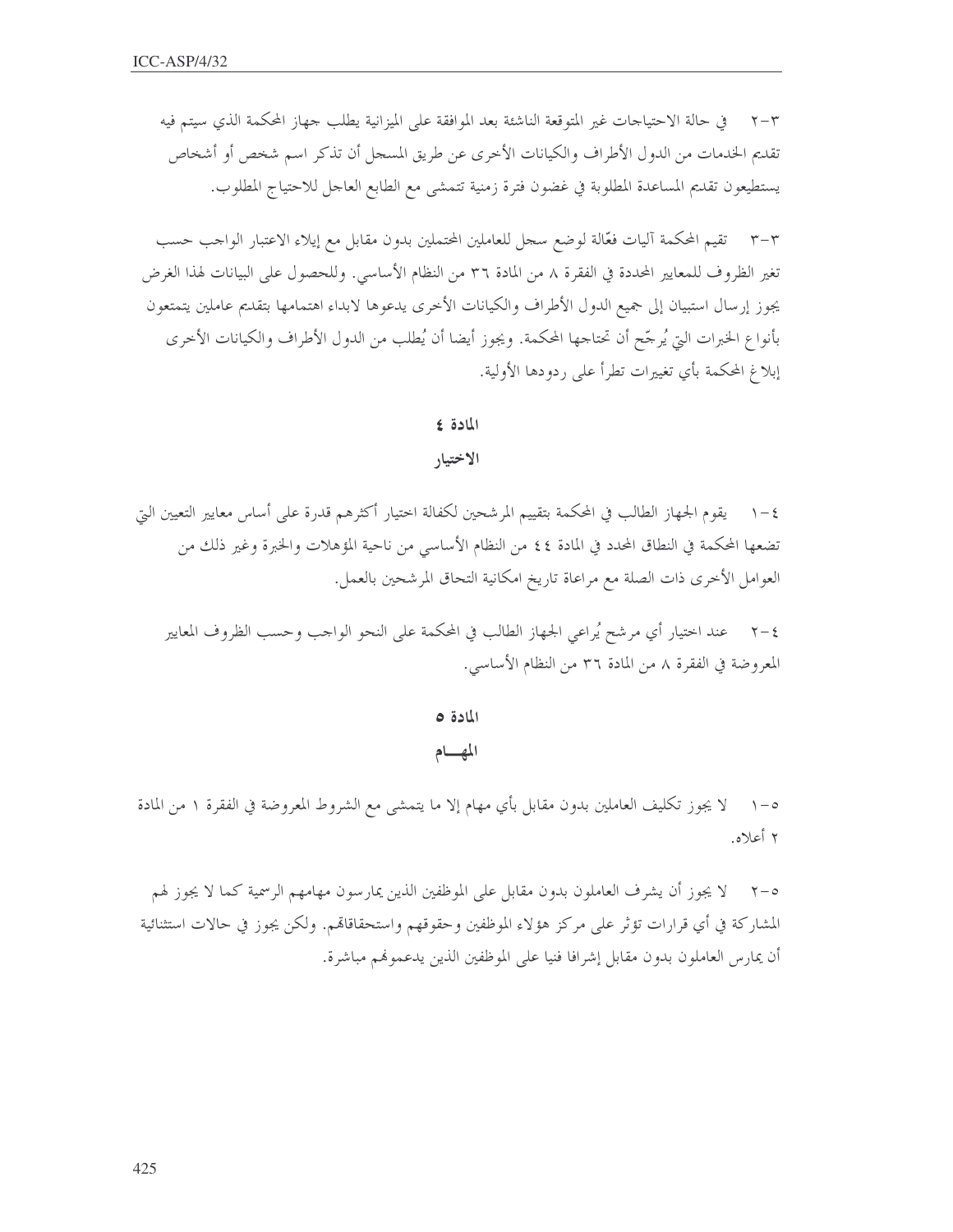#### المادة ٢

مدة المهام

٦–١ ٪ يجوز قبول العاملين بدون مقابل لفترة أولية تصل حتى سنة واحدة. ويتم استعراض احتياحات جهاز المحكمة المعنى بدقة عند إعداد كل ميزانية تالية لتحديد ما إن كانت المهام لا تزال متخصصة إلى حدّ يظل معه من غير الملائم أن تشكل المحكمة الحبرات اللازمة وتعين الموظفين بناء على ذلك.

لا يجوز للعاملين بدون مقابل التقدم لوظائف في المحكمة أو تعيينهم فيها طوال فترة ستة أشهر اعتبارا من  $Y - 7$ تاريخ نماية خدمتهم.

يجوز إنهاء الخدمات التي يقدمها العاملين بدون مقابل قبل الموعد المحدد في الاتفاق بين المحكمة والدولة  $r-\tau$ الطرف أو أي كيان آخر يقدم للمحكمة هؤلاء العاملين بدون مقابل (ويُشار إليهم أدناه باسم "الجهة المتبرعة") بإحطار مكتوب من أحد الطرفين قبل الموعد بشهر واحد على الأقل.

# المادة ٧ المركز

يتمتع العاملون بدون مقابل أثناء مهامهم في المحكمة بمرتبة الخبراء ويتمتعون بنفس المزايا والحصانات والتسهيلات المتوحاة في المادة ٢١ من اتفاق المزايا والحصانات للمحكمة الجنائية الدولية، وفي اتفاق المقر بين المحكمة ومملكة هولندا وفي أي اتفاق آخر يمنح مزايا وحصانات لخبراء المحكمة.

> المادة ٨ الأجور والتأمين الصحى والتأمين على الحياة والمعاش التقاعدي ومزايا الضمان الاجتماعي الأخرى

٨–١ تقوم الجهة المتبرعة بدفع جميع المصروفات المتصلة بخدمات العاملين بدون مقابل، بما في ذلك المرتبات والبدلات والمزايا المستحقة للأشخاص المعنيين وتكاليف السفر من وإلى أماكن العمل الأساسية للعاملين بدون مقابل. وطوال فترة الحدمة بموجب الاتفاق تدحل الجهة المتبرعة أيضا تغطية العاملين بدون مقابل بتأمين صحّى كاف وتأمين على الحياة وكذلك تأمين ضد المرض أو العجز أو الوفاة نتيجة العمل في المحكمة.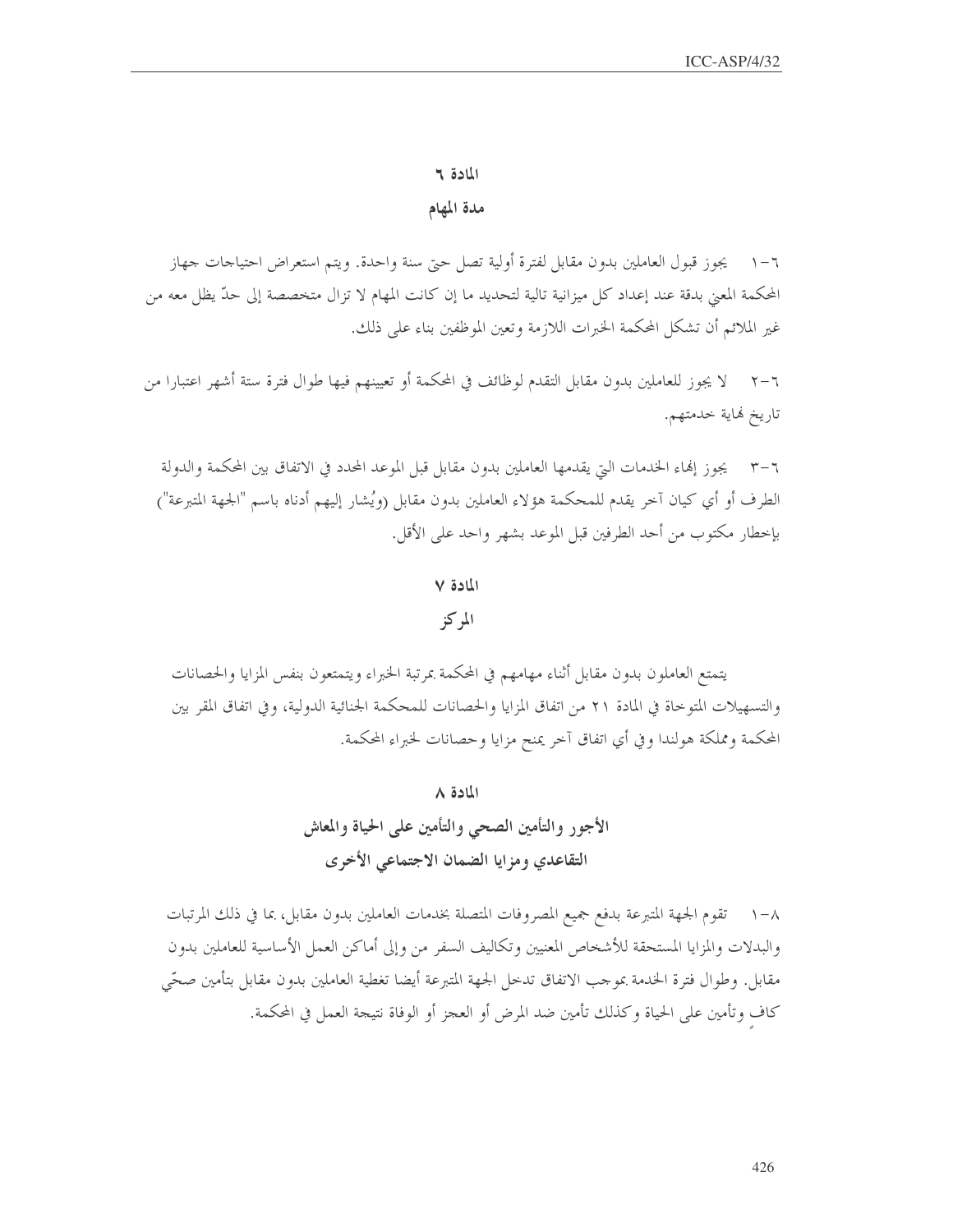٢–٢ تدفع المحكمة المصاريف التي يتكبدها العاملون بدون مقابل عند القيام بسفر رسمي تنفيذا لمهامهم، وذلك على نفس أساس التكاليف التيّ يتكبدها موظفو المحكمة، بما في ذلك دفع بدلات المعيشة اليومية أو بدلات البعثة حسب الانطباق.

٣-٨ تكون الجهة المتبرعة مسؤولة لأن تسدد للمحكمة تكاليف دعم البرنامج المتصلة بالعاملين بدون مقابل. وتحسب تكاليف دعم البرنامج كمتوسط تكاليف صيانة المبابي والمرافق واللوازم وصيانة المعدات والبرمجيات والاتصالات وحدمات الأمن والخدمات الإدارية. ويصل المتوسِّط السنوي لتكلفة هذه الخدمات إلى قرابة ١٣٪ من متوسط تكلفة موظف برتبة ف-٣/ف٤. ويجوز للمسجل أو للمدعى العام، حسب الاقتضاء، أن يقرر استثناءات من هذا الحكم إذا لم تكن أنشطة العاملين بدون مقابل تستدعي تكاليف دعم كاملة أو إذا كانت الجهة المتبرعة غير قادرة على تسديد هذه التكاليف بسب الضغوط المالية.

المادة ٩

الإجازة السنوية

٩–١ ٪ يجوز للعاملين بدون مقابل الحصول على إحازة سنوية وفقا لشروط حدمتهم لدى الجهة المتبرعة ولكن لا يجوز تحاوز استحقاقات إحازات الموظفين. وبناء على ذلك يجوز منح العاملين بدون مقابل إحازة تصل إلى يومين ونصف كحد أقصى عن كل شهر كامل من الخدمة المتصلة.

٢-٩ يعتمد رئيس القسم أو الشعبة في المحكمة، حسب الاقتضاء، خطط الإجازة مسبقا.

# المادة ١٠ أداء المهام

١٠-١ يؤدي العاملون بدون مقابل مهامهم تحت سلطة المسؤول المعين في المحكمة و/أو أي شخص يعمل نيابة عنه وبالامتثال الكامل للتعليمات الصادرة عنه. وعليهم احترام كل ما ينطبق من القواعد والأنظمة والتعليمات والإجراءات والإصدارات الإدارية للمحكمة.

٢٠١٠ يتم تقييم أداء المهام الموزعة على العاملين بدون مقابل وفقا لمبادئ نظام تقييم الأداء في المحكمة.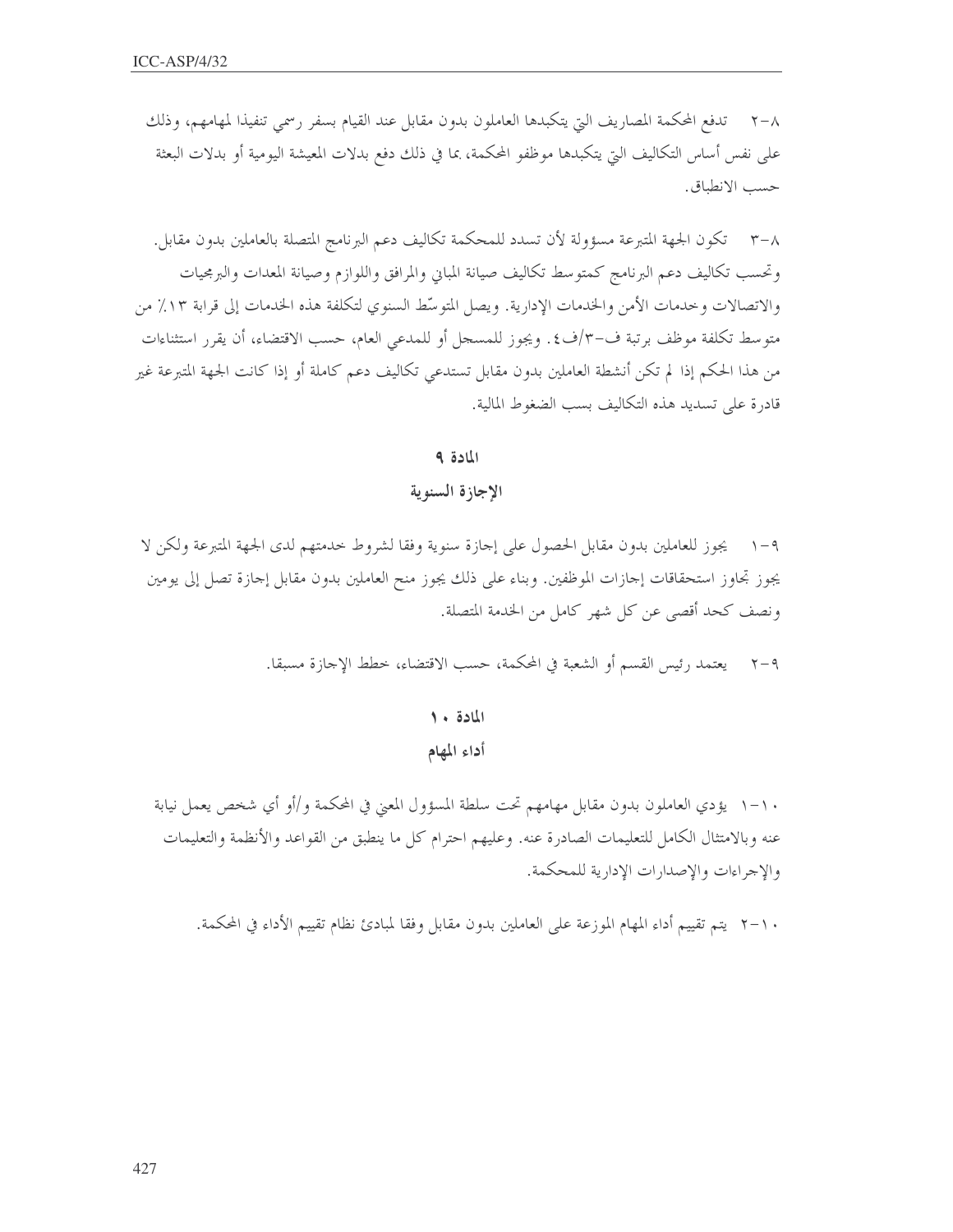#### المادة ١١

### معايير السلوك

١١-١ يحافظ العاملون بدون مقابل على أعلى درجات السرية في أداء واجبالهم وفقا للنظامين الأساسي والإداري للموظفين وأي إصدارات إدارية أخرى من المحكمة. ويجوز مطالبة العاملين بدون أجر توقيع تعهدات إضافية باحترام السرية عند بدء العمل.

٢ ١١-٢ يحترم العاملون بدون مقابل حيادية واستقلال المحكمة والجهاز المستقبل ويحظر عليهم التماس أو قبول تعليمات تتعلَّق بالحدمات التي يقومون بما بموجب الاتفاق من أي حكومة أو سلطة خارجة عن المحكمة. ويمتنعون عن أي سلوك ينعكس بصورة سلبية على المحكمة أو الجهاز المستقبل ولا يجوز لهم الانخراط في أي نشاط يتنافى مع أهداف وغايات المحكمة.

٢ ١١-٣ يتحلى العاملون بدون مقابل بأعلى درجات التحفظ في جميع المسائل المتصلة بمهامهم. ولا يجوز لهم، بدون تصريح بخلاف ذلك من المسؤول المعنى في المحكمة، تبليغ وسائط الاعلام أو أي مؤسسة أو شخص أو حكومة أو أي سلطة خارجية بأي معلومات لم تنشر علنا ووصلت إلى علمهم بسبب انضمامهم إلى أعمال المحكمة أو الجهاز المستقبل. ولا يجوز لهم استعمال أي معلومات من هذا القبيل دون تصريح مكتوب من رئيس الجهاز المستقبل في المحكمة، ولا يجوز مطلقا استعمال هذه المعلومات لتحقيق مكسب شخصي. وتستمر هذه الالتزامات منطبقة بعد نماية خدمتهم في المحكمة.

المادة ١٢

المساءلة

١٦-١ قد يؤدي سوء الأداء أو عدم الامتثال لمعايير السلوك المذكورة أعلاه إلى إنهاء الخدمة فورا بمبادرة من المحكمة.

٢ ١-٢ أي انتهاك خطير للواجبات يعتبره رئيس الجهاز المستقبل في المحكمة مبررا لإنماء الخدمة قبل نماية مهلة الإخطار بإنماء الخدمة يتم تبليغه فورا إلى الجهة المتبرعة للحصول على الموافقة على إنماء الخدمة فورا. ويجوز للمحكمة أن تقرر تضييق أو منع الوصول إلى أماكن المحكمة أمام الشخص المعنى إذا استدعت الظروف ذلك.

٢ ١-٣ تسدد الجهة المتبرعة للمحكمة ما يتسبب فيه العاملون بدون مقابل الذين وفرقمم الجهة من خسارة مالية أو عطب معدات أو ممتلكات تملكها المحكمة المتبرعة وكانت هذه الخسارة أو هذا العطب (أ) قد حدث حارج نطاق أداء خدمات للمحكمة؛ (ب) نشأ أو نجم عن إهمال جسيم أو سوء سلوك متعمد؛ أو (ج) نشأ أو نجم عن انتهاك أو تحاهل طائش من حانب العامل بدون مقابل للقواعد والسياسات المطبقة.